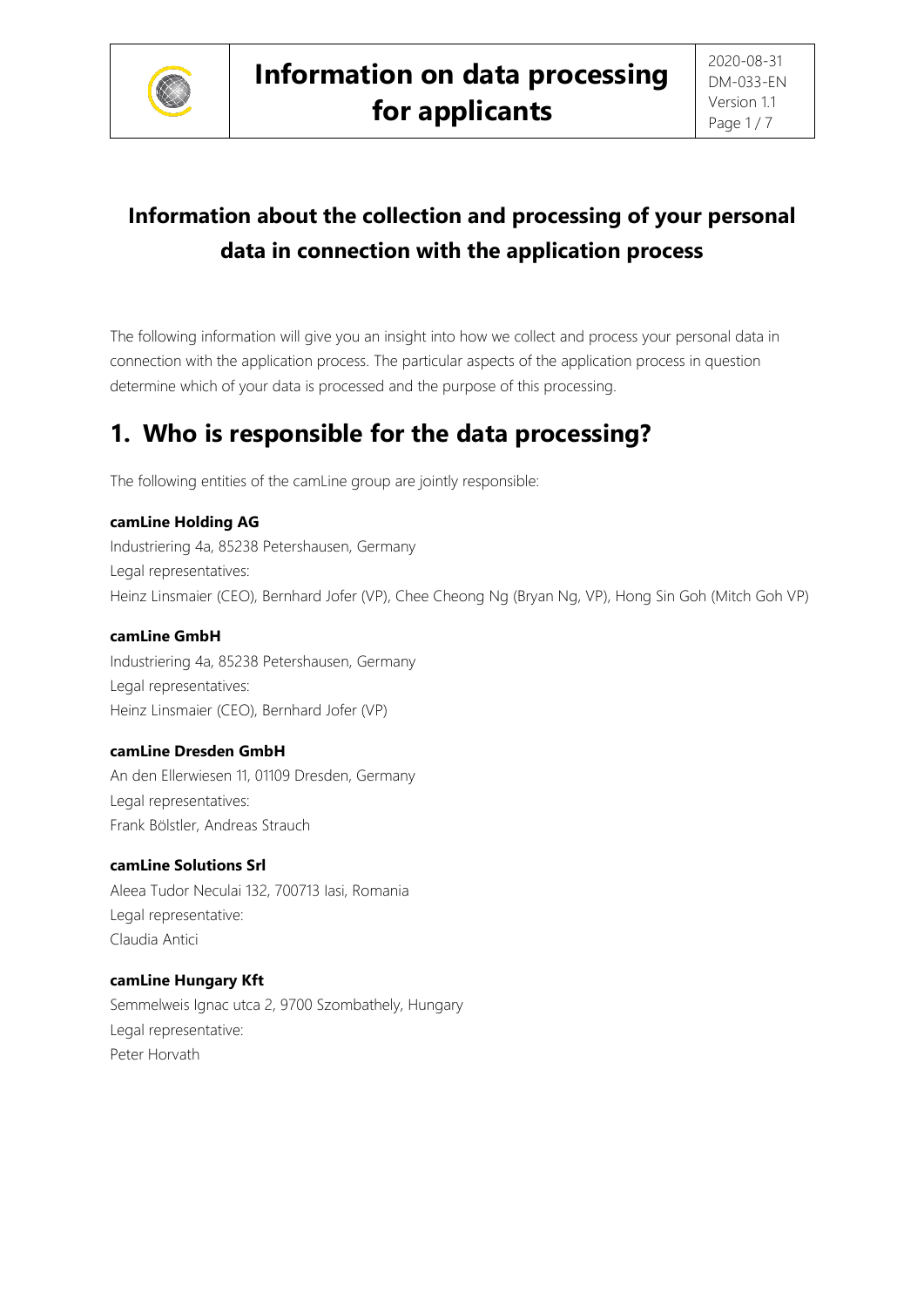

#### **camLine USA Inc**

1170 Howell Mill, Road Suite 300 Atlanta, Atlanta GA 30318, USA Legal representative: Andrew Lu

#### **camLine Pte Ltd**

18, Kaki Bukit Road 3, #04-20 Entrepreneur Business Centre, 415978 Singapore, Singapore Legal representatives: Chee Cheong Ng (Bryan Ng, VP), Hong Sin Goh (Mitch Goh VP)

### **camLine Pte Ltd**

No.43, Datong Street, Banqiao District, New Taipei City 220, Taiwan Legal representative: Hong Sin Goh (Mitch Goh VP)

#### **camLine Pte Ltd**

Waterplace Residence, Pakuwon Indah Lontar, Timur 3-5, Tokan B 08, Surabaya Legal representative: Sien Chang

#### **camLine Sdn Bhd**

2-3-3A One Square, Tingakat Mahsuri, 11950 Bayan Lepas, Penang, Malaysia Legal representative: Danny Yeoh Soon Kwang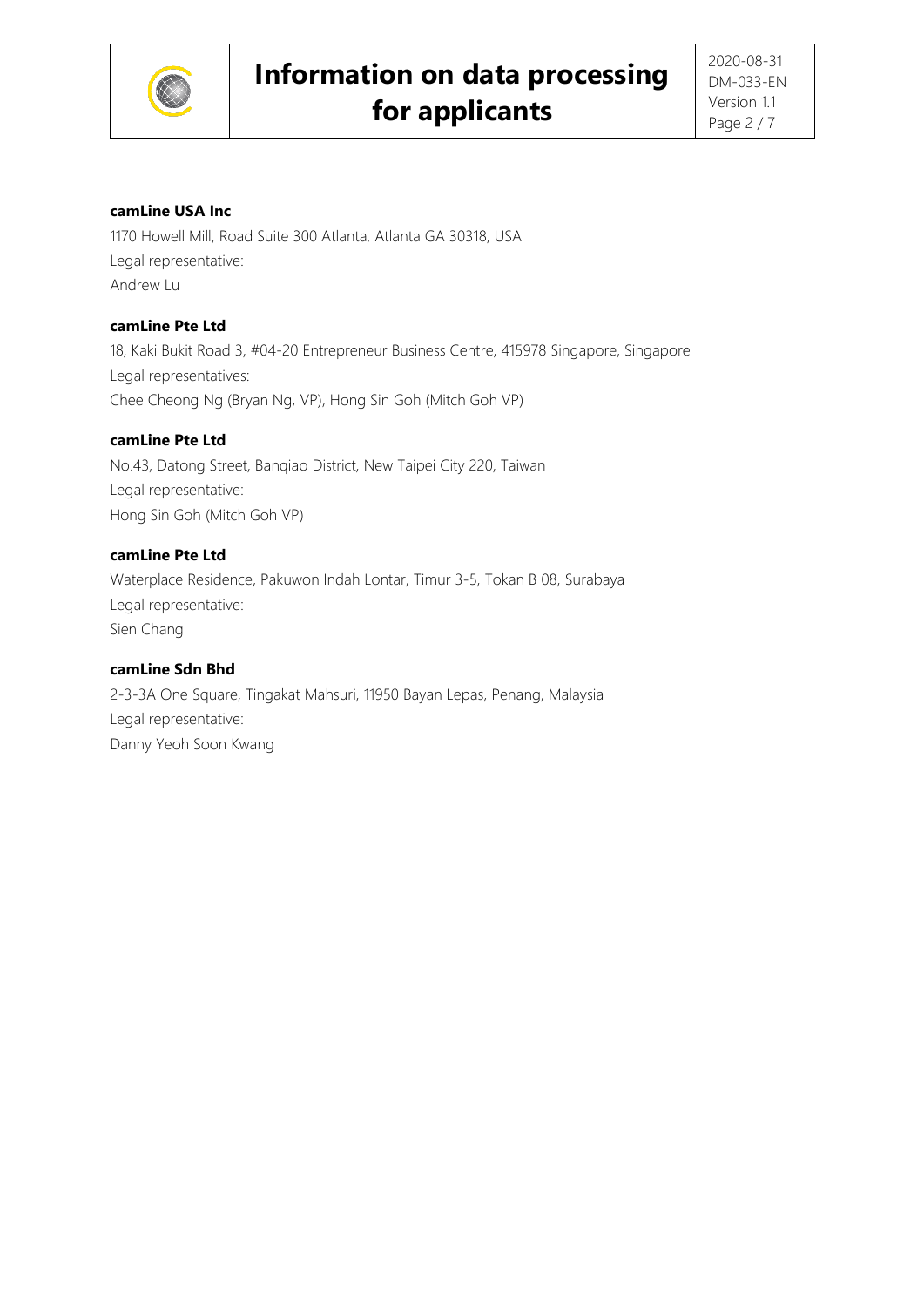

## **2. How can you contact the Data Protection Officer?**

You can contact our Data Protection Officer at:

Data Protection Officer camLine Industriering 4a 85238 Petershausen, Germany

privacy@camline.com

## **3. Which of your personal data will be used by us?**

We will process your personal data, insofar as this is necessary for conducting the application process.

This concerns the following data categories:

- Applications containing personal data: Name, address, contact data, data about qualifications, activities etc.
- (Employment) testimonials containing address data, performance data, appraisal data etc.
- Certificates containing address data, performance data, appraisal data
- Applicant's publications/inventions
- **References**
- Publicly accessible, job-specific data, such as the applicant's profile on professional social media networks

# **4. For what purposes do we process your data? And on what legal basis?**

a. Data processing for the purposes of the employment application procedure (§ 26(1) German Federal Data Protection Act (Bundesdatenschutzgesetz, BDSG)

Personal data of applicants may be processed for employment application purposes, where necessary for us to make a job recruitment decision.

If an employment relationship is established between you and us, in accordance with Section 26(1) BDSG the personal data already received from you may be further processed for the purposes of the employment relationship, if this is necessary for performing or terminating the employment contract or to exercise or satisfy rights and obligations of the employees' representation of interest resulting from a law or collective agreements or other agreements between the employer and worker representation bodies.

b. Based on the consent issued by you (Art. 6(1) point a GDPR, Section 26(2) BDSG)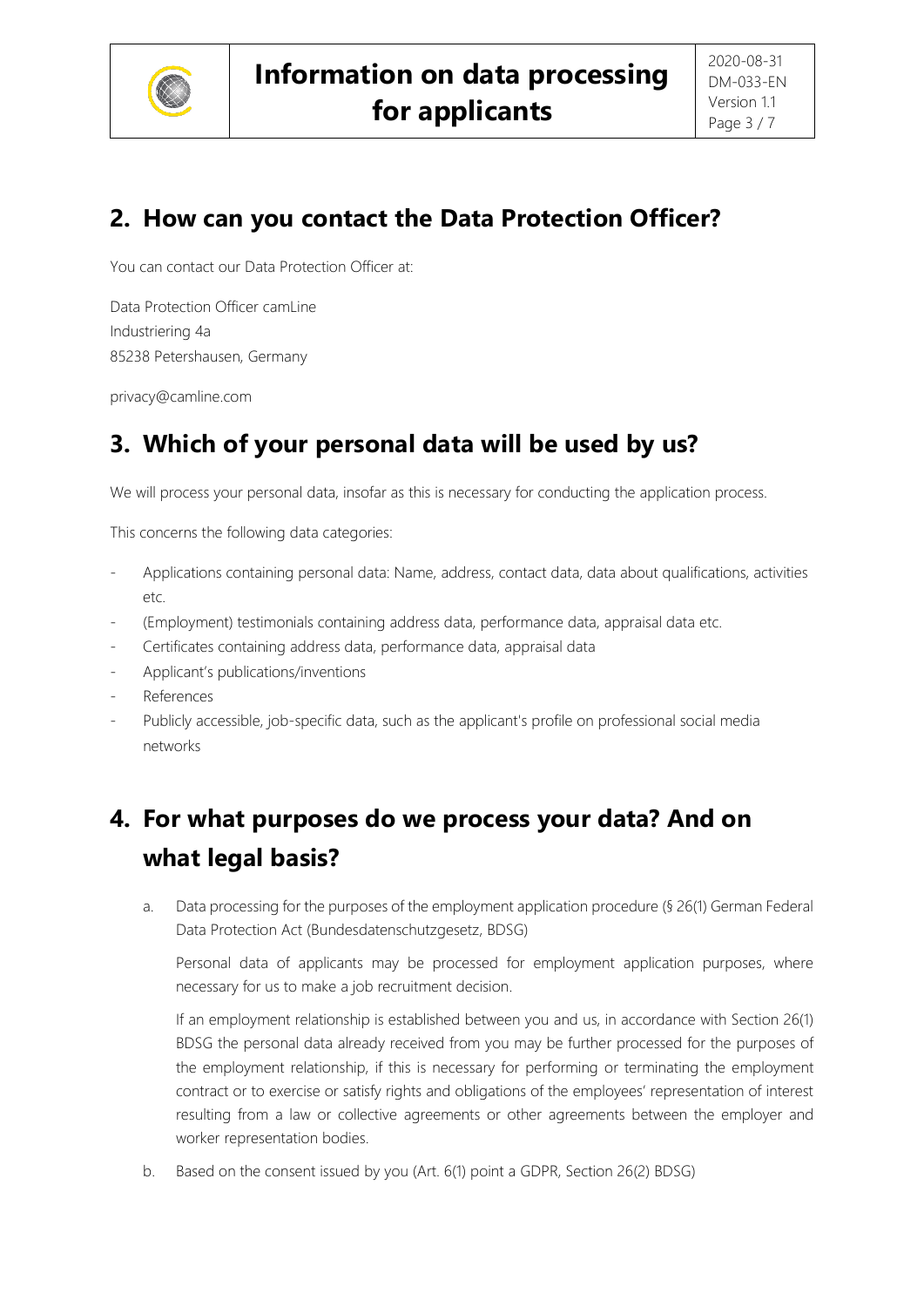

If personal data of applicants is processed on the basis of consent, then the applicant's level of dependence particularly in the application process and the circumstances under which consent was given, shall be taken into account in assessing whether such consent was freely given. Consent may be deemed to have been freely given, particularly if it is associated with a legal or economic advantage for the applicant, or if the employer and applicant are pursuing the same interests.

If you have given us your consent to collect, process or communicate certain personal data, this consent shall then form the legal basis for the processing of this data.

You can issue the following types of consent during the course of the application process:

storage of application documents beyond the current application process to be taken into consideration in future application procedures

You may withdraw your statement of consent at any time. This applies equally to consents you have issued to us before 25 May 2018. A revocation of consent shall not affect the lawfulness of the processing performed prior to the revocation declaration.

### **5. What are the sources of data?**

We process personal data received from you during the application process.

We also receive personal data from the following agencies:

Job recruitment agencies

## **6. Who receives my data?**

#### Companies within the corporate group:

The application process is managed on a centralized basis. Please note that by submitting an application, you are submitting an application to the camLine group; this will enable us to process your application data as quickly as possible.

#### External service providers:

- IT service providers (e.g. maintenance service providers, hosting service providers)
- File and data destruction service providers

If you have any further questions or queries concerning the specific recipients, please contact us at: privacy@camline.com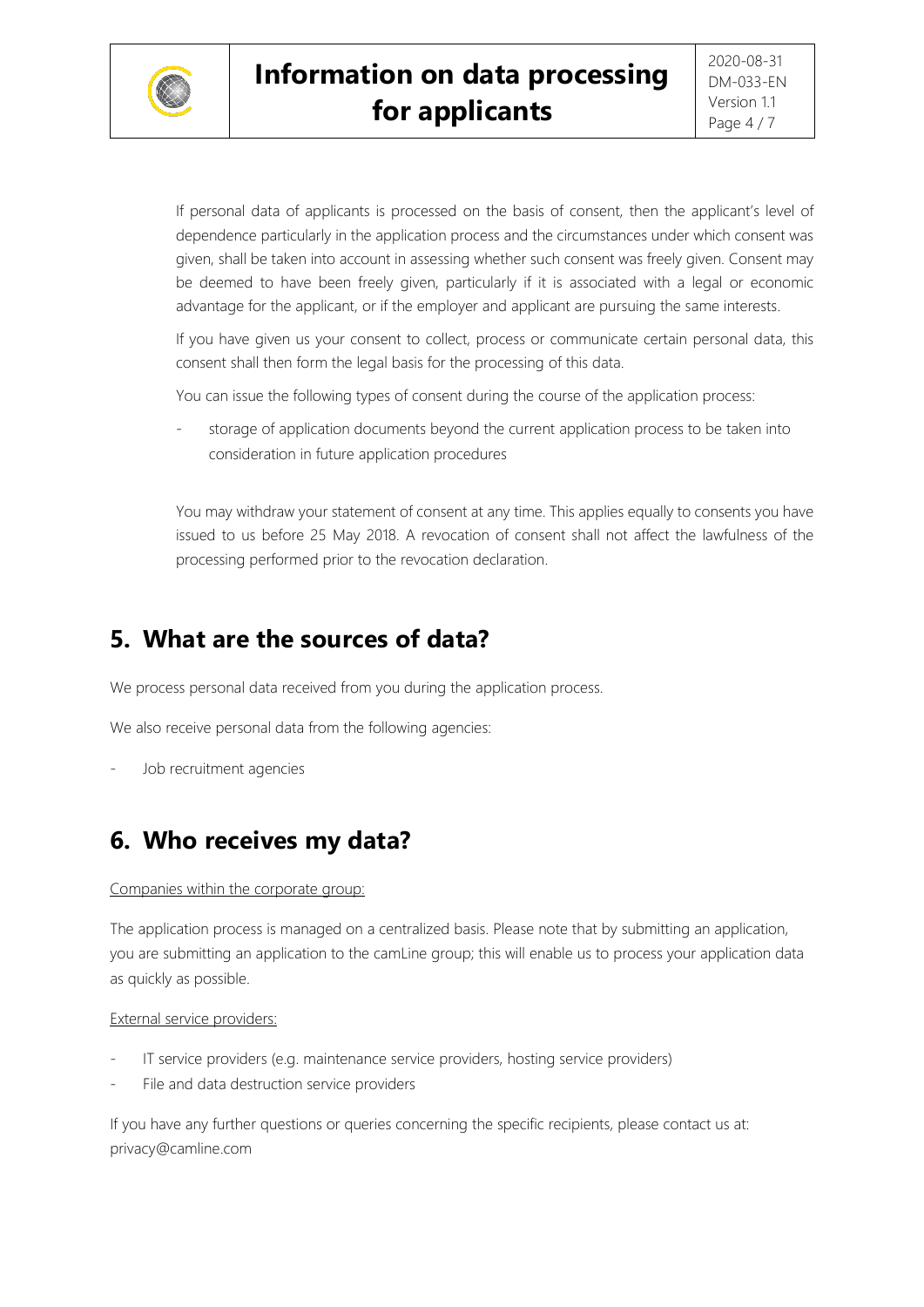

# **7. Will your data be transferred to countries outside the European Union (so-called "third countries")?**

Countries outside of the European Union (and the European Economic Area, "EEA") handle the protection of personal data differently from countries within the European Union. In order to process your data, we also use service providers located in third countries outside of the European Union. The EU Commission has currently not issued any decision that these third countries generally offer an adequate level of protection.

We have therefore taken measures to ensure that your personal data is processed in third countries with the same level of protection as within the European Union.

We and our service providers in third countries have agreed that standard data protection clauses issued by the Commission of the European Union shall apply. These clauses provide suitable guarantees for the protection of your data by service providers based in third countries.

If you would like to view the existing guarantees, please contact us at privacy@camline.com.

## **8. How long will your data be stored?**

We will store your personal data for as long as is necessary to reach a decision regarding your application. Your data will generally be erased within 6 months from the start of the selection process.

However, if no employment relationship is established between you and us, we may continue to store data beyond that time, provided you have consented to the extended storage period, or if this is necessary to defend against possible legal claims.

# **9. What rights do I have in connection with the processing of my data?**

Every data subject has the right to information according to Art. 15 GDPR, the right to rectification according to Art. 16 GDPR, the right to erasure according to Art. 17 GDPR, the right to restriction of processing according to Art. 18 GDPR, the right to objection according to Art. 21 GDPR, as well as the right to data portability established in Art. 20 GDPR. The restrictions set out in Sections 34 and 35 BDSG apply to the right to information and the right to erasure.

### **9.1 Right to object**

### **What rights do you have when data is processed on the basis of your legitimate interests or in the public interest?**

In accordance with Art. 21(1) GDPR, you have the right to object, on grounds relating to your particular situation, at any time to the processing of personal data concerning you, which is based on Article 6(1)(e)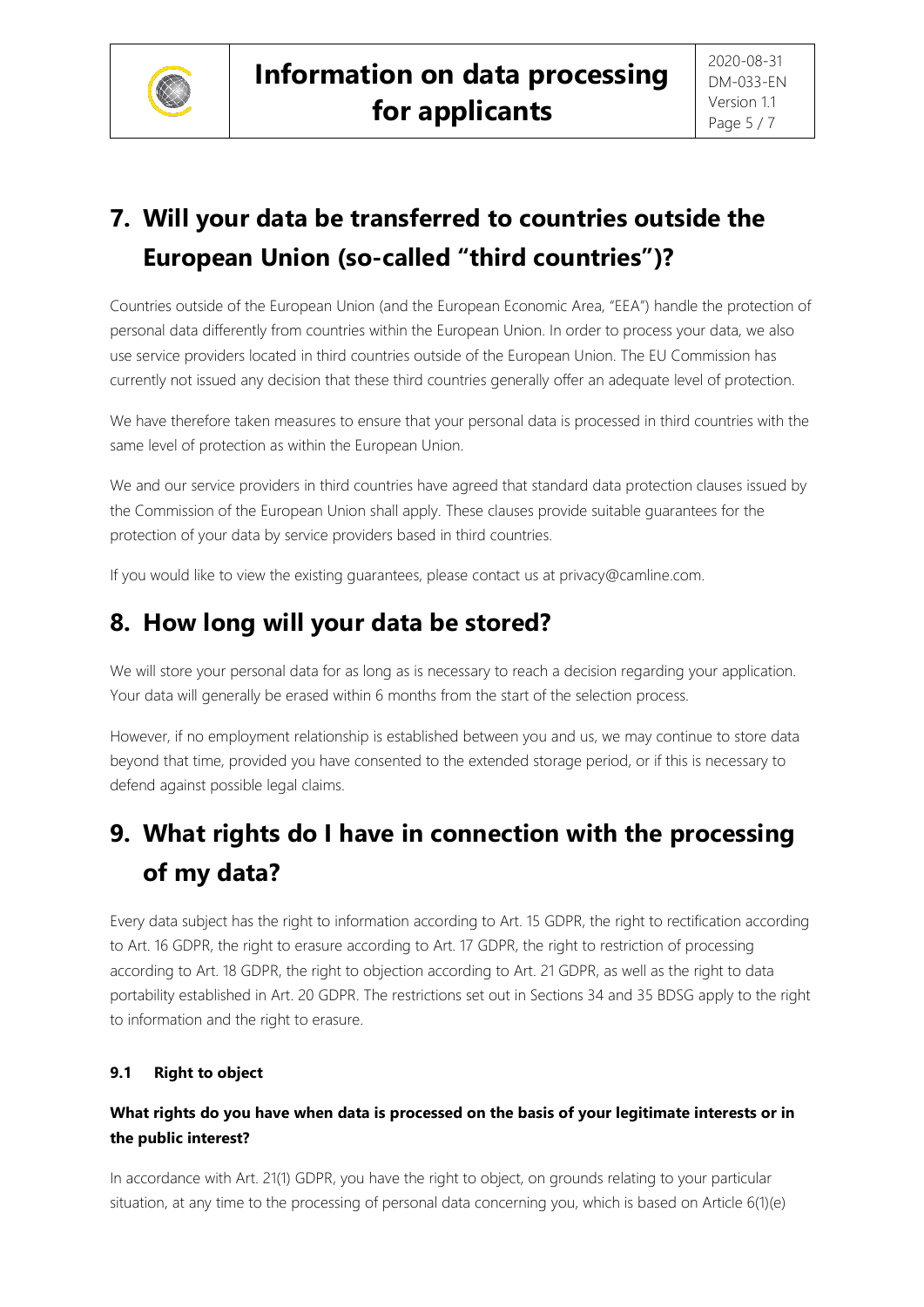

GDPR (data processing in the public interest) or Article 6(1)(f) GDPR (data processing for the purpose of pursuing legitimate interests), including profiling based on those provisions.

If you do raise an objection, we will no longer be able to process your personal data unless we can show compelling legitimate grounds for the processing which override your interests, rights and freedoms, or if the processing serves to assert, exercise or defend legal claims.

### **9.2 Withdrawal of consent**

You may, at any time, withdraw your consent to the processing of personal data. Please note that the withdrawal will not affect data processing that has already been performed.

### **9.3 Right to information**

You may request information from us, as to whether we are currently storing personal data concerning you. If you wish, we will also inform you of what data this concerns, the purposes for which the data is processed, to whom this data will be disclosed and what other rights you have in connection with this data.

### **9.4 Additional rights**

You also have the right to demand the rectification of inaccurate data or the erasure of your data. We will erase your data if there is no reason for continuing to store it; otherwise we will restrict the processing of this data. You also have the right to get the personal data concerning you and which you have provided to us, in a structured, conventional and machine-readable format provided to you or to a person or company of your choice.

You also have the right to lodge a complaint with the competent data supervisory authority (Art. 77 GDPR in conjunction with Section 19 BDSG).

### **9.5 Assertion of your rights**

In order to exercise your rights, you can contact the controller or the Data Protection Officer using the contact details provided above.

We will process your request without delay, and in accordance with the statutory regulations, and we will notify you of the measures we have taken.

# **10. Are you under any obligation to provide your personal data?**

The provision of personal data is neither legally nor contractually prescribed, and you are under no obligation to provide personal data. However, we require the provision of personal data in order to conduct